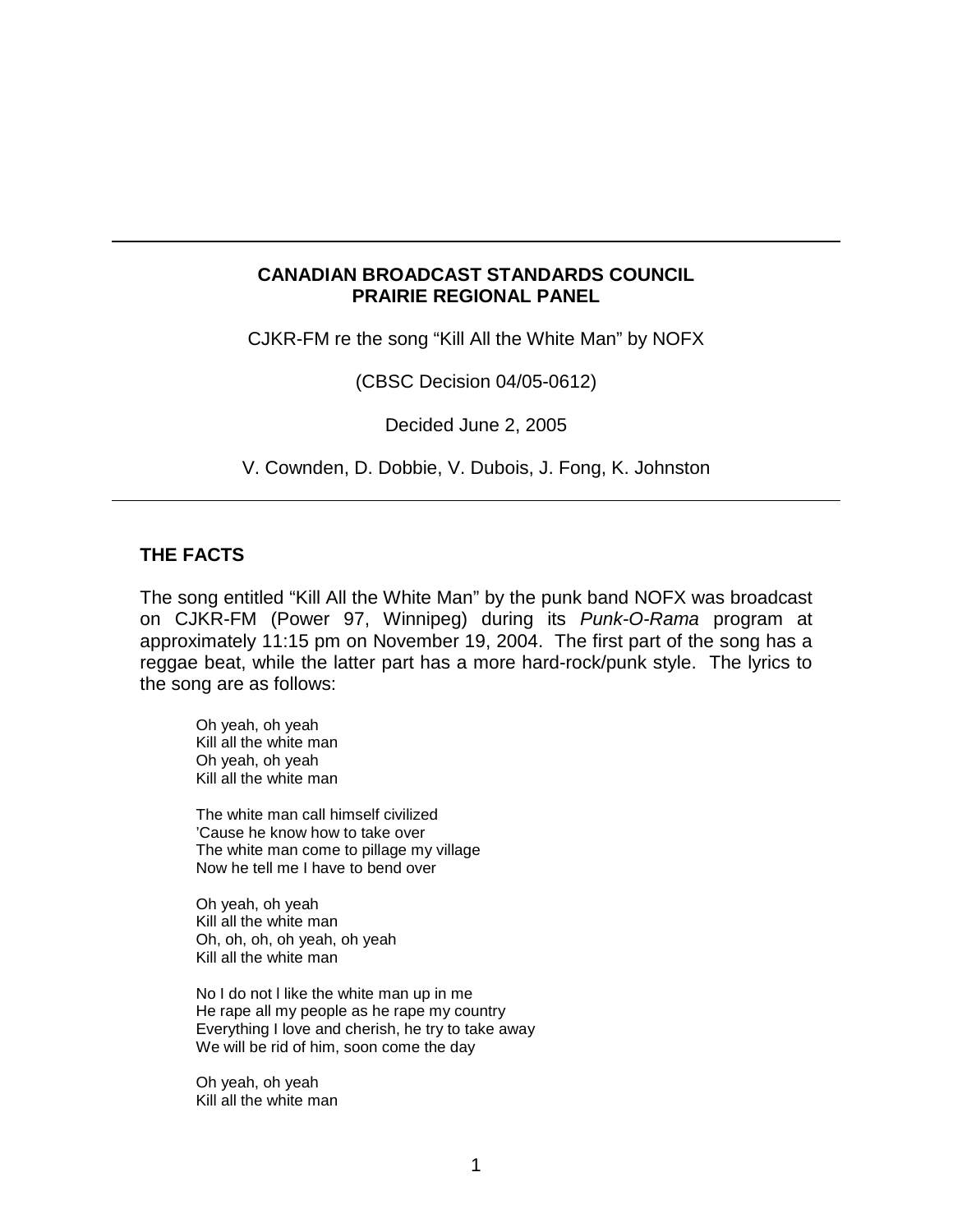Oh, oh, oh, oh, oh yeah, oh yeah Kill all the white man

Kill all the white man Kill all the white man Kill all the white man Kill all the white man Kill all the white man Kill all the white man Kill all the white man Kill all the white man Kill all the white man Kill all the white man Kill all the white man Kill all the white man Kill all the white man Kill all the white man Kill all the white man Kill all the white man Kill all the white man

On November 20, a listener complained to the Canadian Radio-television and Telecommunications Commission (CRTC), which forwarded the complaint to the CBSC in due course. The listener noted the date and time of the broadcast, provided a copy of the lyrics, and described his concerns as follows (the full text of all correspondence can be found in the Appendix):

I'm usually a fan and frequent listener of Power 97 but I've heard this song before and I find it needlessly offensive, racist and sexist. I do not think it is ever appropriate to play this particular song in a public setting, at any hour of the day, especially on a public radio station.

I am a Caucasian male or "white man" if you like and I'm offended by the notion that racism is ok as long as it's directed at Caucasian males. I'm fully aware that the members of the band NOFX are all "white men" and the song is still not funny in the least to me. (The word Vaudevillian springs to mind.).

I should not have to endure this kind of behaviour just as no one in this country should have to endure it.

Power 97's Program Director replied to the complainant on December 2 and explained the station's decision to air the song in question:

As you know, *Punk-O-Rama*, like many other music radio shows, can sometimes be controversial in nature. It attracts listeners, in particular adults in the 18-34 age category, from a wide variety of listener backgrounds including young professionals, blue and white collar workers and university and college students, looking for something different musically. *Punk-O-Rama* draws from the mainstream and underground scene, and wouldn't garner acceptance from fans of that style of music in Winnipeg if it didn't.

More specifically, you suggested that "Kill All The White Man" from NOFX was discriminatory. That song was played on the show because it is one of NOFX's more popular songs. The show in question was dedicated to the release of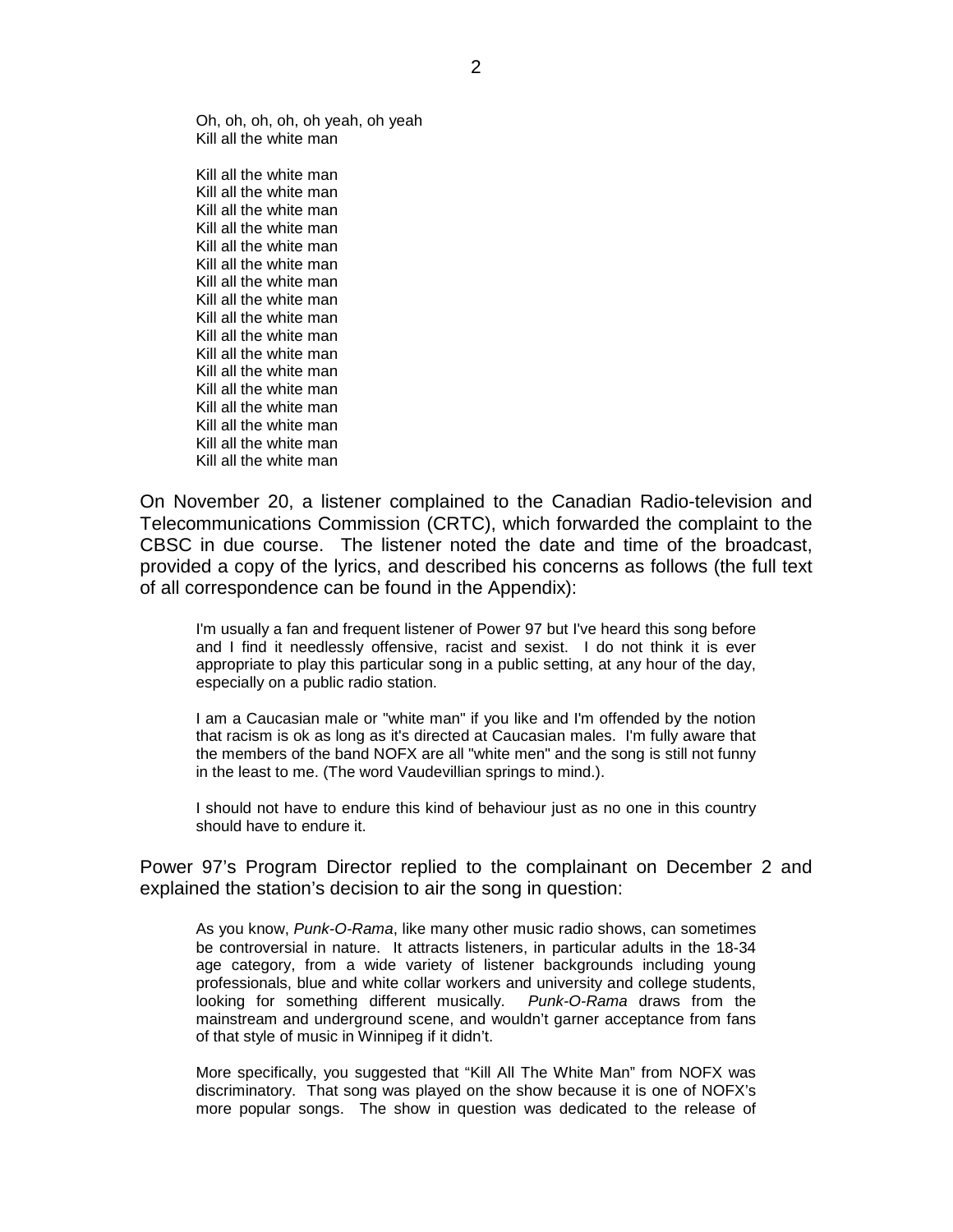NOFX's greatest hits release, and this song can be found on that album. It was the understanding of the host of the show that the song was satirical in nature.

We regret that the song in question offended you or that you felt that it was discriminatory. Please be assured that at Power 97, it has never been our policy to discriminate against any group or segment. Moreover, the CBSC has acknowledged that a program "will not be everyone's 'cup of tea' and it assumes that some members of society would be offended […] *That* is not, however, the criterion by which the program must be judged." In previous decisions, the CBSC has clarified that "it is not *any* reference to 'race, national or ethnic origin, religion, age, sex, marital status or physical or mental handicap'" but rather those which contain "abusive or discriminatory material or comment" based on the foregoing which will be sanctioned." The CBSC has noted, "to exceed that norm, there will need to be evidence of harsh language or imagery, nastiness (even if thoughtless or inadvertent), utter insensitivity or the like."

Notwithstanding the foregoing, we deeply regret that the Program offended you, for that was certainly not the intent. We have reviewed your concerns internally and, since receiving your letter, we have had discussions with the Program hosts about appropriate on-air content and will continue to exercise diligence on such matters. Please be assured that we take our responsibilities as a broadcaster seriously. Our producers and hosts are sensitive to the substance of the various topics presented on Power 97 and we work to ensure all our programming complies with the *Broadcasting Act*, the *Radio Regulations* and the Code and standards required of us as a member of the CBSC.

The complainant submitted his Ruling Request on December 6 with the following note:

I was not offended by the program *Punk-O-Rama* (It is in fact "my cup of tea"). I was offended by the song entitled "Kill All the White Man" which I found racist (not merely discriminatory). I would be completely happy with a promise not to play that particular song any more. That is all I really want. Not fines, not penalties, not firing anyone. Just don't play that one song. It's an obscure song from a non-mainstream band and it wouldn't hurt the station in the least if it were not aired anymore. Thank you.

### **THE DECISION**

The Prairie Regional Panel examined the complaint under the following provisions of the Canadian Association of Broadcasters' (CAB) *Code of Ethics*:

*CAB Code of Ethics*, Clause 2 – Human Rights

Recognizing that every person has the right to full and equal recognition and to enjoy certain fundamental rights and freedoms, broadcasters shall ensure that their programming contains no abusive or unduly discriminatory material or comment which is based on matters of race, national or ethnic origin, colour, religion, age, sex, sexual orientation, marital status or physical or mental disability.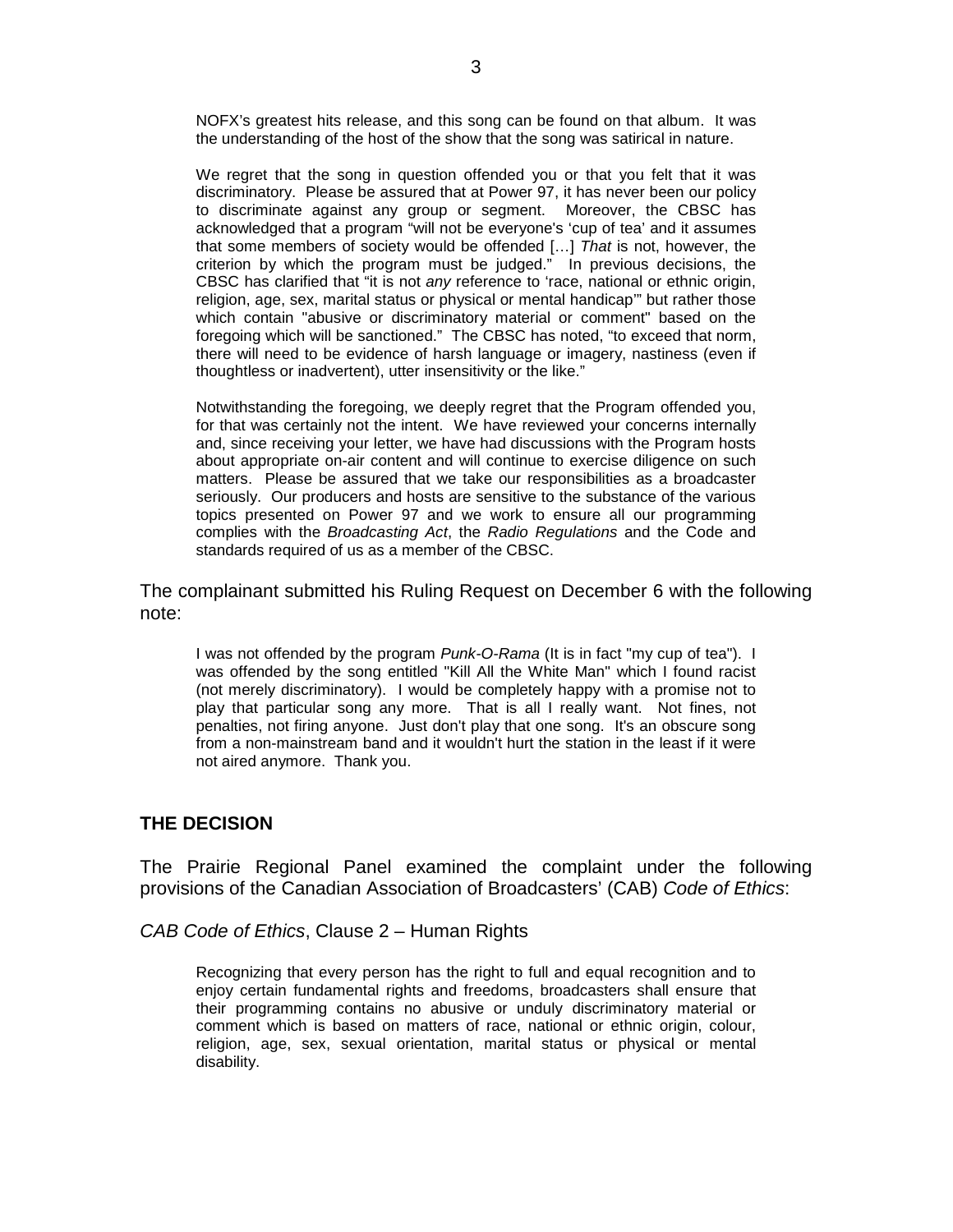### *CAB Code of Ethics*, Clause 9 – Radio Broadcasting

Recognizing that radio is a local medium and, consequently, reflective of local community standards, programming broadcast on a local radio station shall take into consideration the generally recognized access to programming content available in the market, the demographic composition of the station's audience, and the station's format. Within this context, particular care shall be taken by radio broadcasters to ensure that programming on their stations does not contain:

(a) Gratuitous violence in any form, or otherwise sanction, promote or glamorize violence.

The Prairie Panel concludes that CJKR-FM did not violate Clause 2 but did violate Clause 9 (a) in its broadcast of the song in question.

### **Abusive or Unduly Discriminatory Comment vs. Political Commentary**

With respect to the Human Rights issue, the Panel does not read the lyrics of "Kill All the White Man" as unduly discriminatory at all; rather, it understands them as political commentary, essentially a criticism of the imperialist attitude of the Caucasian race, alleged by the songwriter and, presumably, the performers. Expressions such as "he know how to take over", "come to pillage my village", "he tell me I have to bend over", "He rape all my people as he rape my country", and "Everything I love and cherish, he try to take away" are all examples of such commentary. And the CBSC has consistently defended commentary on political matters as opposed to identifiable groups as falling squarely within the protected area of speech. Examples of such decisions follow.

Although, in *CHOM-FM and CILQ-FM re the Howard Stern Show* (CBSC Decision 97/98-0001+, October 17-18, 1997), the Quebec and Ontario Regional Panels jointly concluded that the September 1997 broadcasts of *The Howard Stern Show* contravened the *CAB Code of Ethics* and *CAB Sex-Role Portrayal Code*, they did distinguish between Stern's comments about identifiable groups and his comments about political issues. They did not conclude, for example, that the comments relating to the state of radio in Canada, the use of English in Quebec, the value of French culture, the role of the vanquished French in Vichy France and Quebec separatism were in violation of any Code provisions. When, in *CFRA-AM and CHRO-TV re The Lowell Green Show* (CBSC Decisions 98/99- 0157, -0158 and -0177, June 17, 1999), the Ontario Regional Panel dealt with a talk-show host's comments on a third party issue, namely, controversial sentencing decision by an Ontario judge which ordered no jail-time to a woman who had killed her husband while he was sleeping, it concluded:

[T]here is no doubt that Green is attacking the criminal court in question, if not the justice system as a whole, for making the controversial decision and, in at least equal measure, the feminist political activists, to whom he refers as "femi-Nazis", for having lobbied for it. There can be no doubt that he is critical of that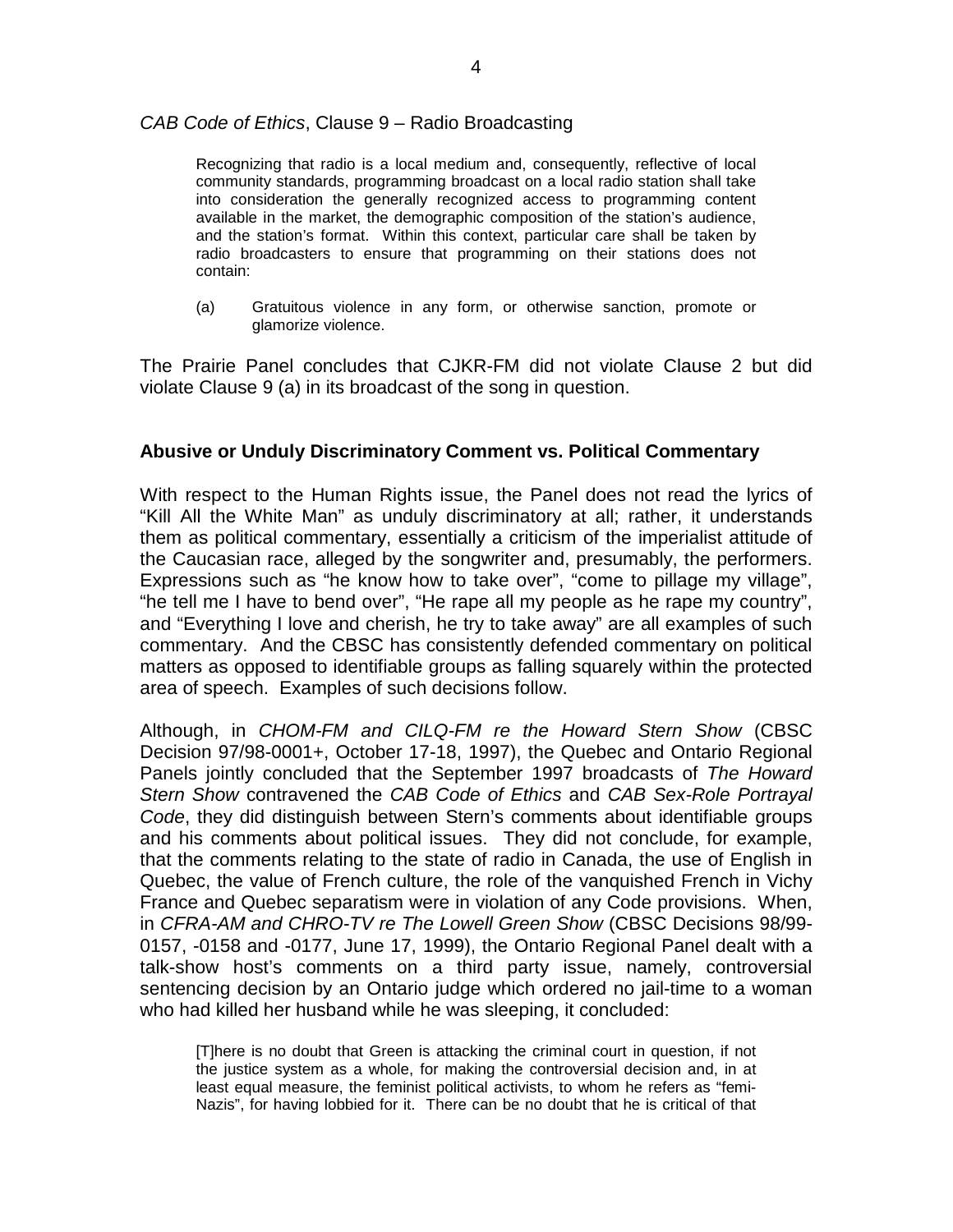political position of certain feminists, not on the grounds that they are women, but on the grounds of the political view which they hold. The former would not be fair game. The latter is.

In *CJOB re the "Adler on Line" and "Afternoons with Larry Updike" Talk Shows* (CBSC Decision 99/00-0092, May 5, 2000), the hosts and callers to the show commented on the role of First Nations Chiefs in a demonstration at the Manitoba Legislature, as well as on other general issues relating to the First Nations. In a detailed letter of complaint, the Grand Chief of the Assembly of Manitoba Chiefs alleged that certain statements made by the hosts and the callers promoted hatred against aboriginals. The Prairie Regional Panel drew the distinction between the issue of political commentary and that relating to the identifiable group itself and found no Code breach, stating that "those who choose to govern the reserves are not, on account of their racial or national origin, thereby removed from the critical optics of the media":

Those who occupy positions of power on the reserves may legitimately be described, on account of the decisions which they make, as "boneheads" or "intellectually moribund" by opinion-holders in the media. As Charles Adler was quoted as saying in the News and Program Director's letter, "I have never said the ordinary native is intellectually moribund." Had he taken *that* position, the attitude of this Council would likely have been different. In the circumstances of these criticisms, the Council can only consider them fair political commentary, which is unrelated to anyone by reason of his membership in any of the identifiable minorities entitled to protection under Clause 2 of the *CAB Code of Ethics*.

In a more controversial program (on the subject of the Israeli-Palestinian conflict), dealt with in *CKTB-AM re the John Michael Show (Middle East Commentary)* (CBSC Decision 01/02-0651, June 7, 2002), the Ontario Regional Panel explained the difference between the range of acceptable and unacceptable points of discussion in the following language:

There is a fine but essential line to be drawn between comments which are unduly discriminatory and those which simply constitute political commentary or the discussion of controversial public issues. The former are in violation of the private broadcasters' codified standards. The latter are not. Moreover, it is of the essence of statements that are political that the point of view expressed need not be popular. While democracy is a numbers game in the election of lawmakers, it is not that in the marketplace of ideas. The freedom of expression which flows from the nature of a stable and mature democracy protects the enunciation of minority, even unpopular, ideas.

In the matter at hand, the issue is similar to the above-cited precedents. Moreover, neither the fact that the comments are made by *white* entertainers about white imperialists nor their self-critical nature either justifies or exacerbates the comments. The creators' racially self-critical comments are fair enough. No breach of any Code provision would occur on that account. Nor does any Coderelated predicament arise from the speculative prediction that "We will be rid of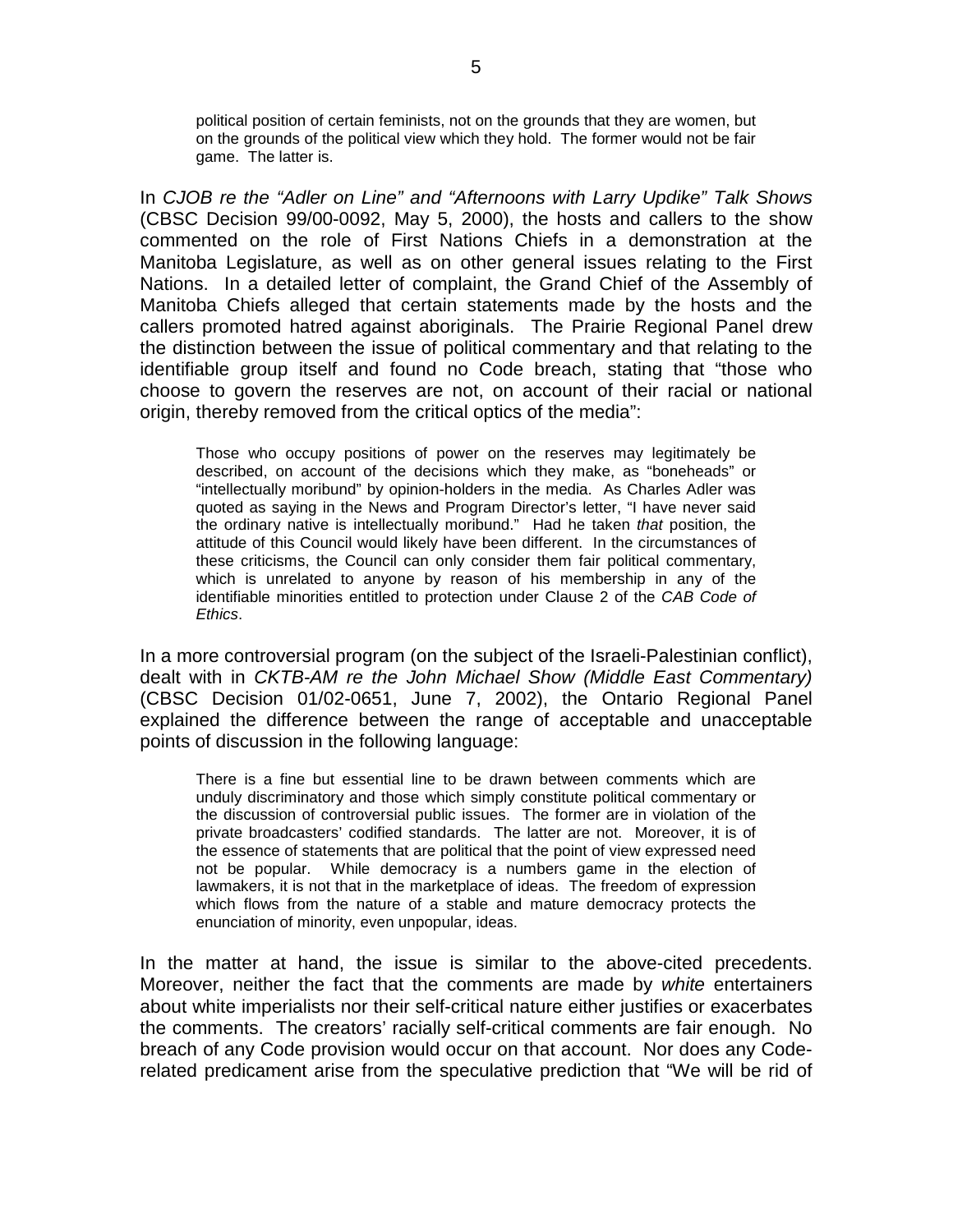him, soon come the day." The Panel finds no breach of the Human Rights clause in the words of the song.

# **Promotion of Violence**

While the Panel finds no Code breach in the words cited above, it concludes very differently with respect to the exhortation "Kill all the white man" for purposes of the radio broadcast of the challenged song. The Panel's observations are made with respect to the *broadcast* of the song and not in any way with respect to its availability for sale elsewhere. The Panel's concerns relate solely to the standards it is responsible to apply pursuant to the various Codes it administers on behalf of private broadcasters. In this connection, it relies in particular on the language contained in Clause 9(a) of the *CAB Code of Ethics*, which provides that "particular care shall be taken by radio broadcasters to ensure that programming on their stations does not […] sanction, promote or glamorize violence." The "solution" to the ills described above is "Kill all the white man." Moreover, if the sentence is not in and of itself sufficiently unequivocal, the line is repeated no less than 23 times. It is, in a sense, a material magnification of the language that was the subject of the adjudication in *CIOX-FM re a song entitled "Boyz in the Hood"* (CBSC Decision 99/00-0619, October 12, 2000). In that case, which dealt with issues relating to violence against women that are not pertinent here, the Ontario Regional Panel made an important point regarding the issue of the song creators' intention, which the Prairie Panel considers applicable by analogy in the matter at hand.

Whether the intention of the song is serious or satirical, the Council finds that the lyrics, in their sanctioning, promotion or glamorizing of violence against women, constitute abusive commentary on the basis of gender and are insensitive to the dangers of stereotyping generally and to the exploitative linking of sexual and violent elements in dealing with women.

The Panel concludes that, although the underlying political message of the song is in keeping with the goals of the principle of freedom of expression, its proposed solution is in breach of Clause 9(a) of the *CAB Code of Ethics*.

### **Broadcaster Responsiveness**

In all CBSC decisions, the Council's Panels assess the broadcaster's responsiveness to the complainant. Although the broadcaster need not agree with the complainant, it is expected that its representatives charged with replying to complaints will address the complainant's concerns in a thorough and respectful manner. In the matter at hand, the broadcaster's reply was generic but fulsome and it did touch on the issue of discrimination, which was a principal concern of the complainant. As this decision makes clear, the Prairie Regional Panel does not find the discriminatory aspect of the song to be problematic but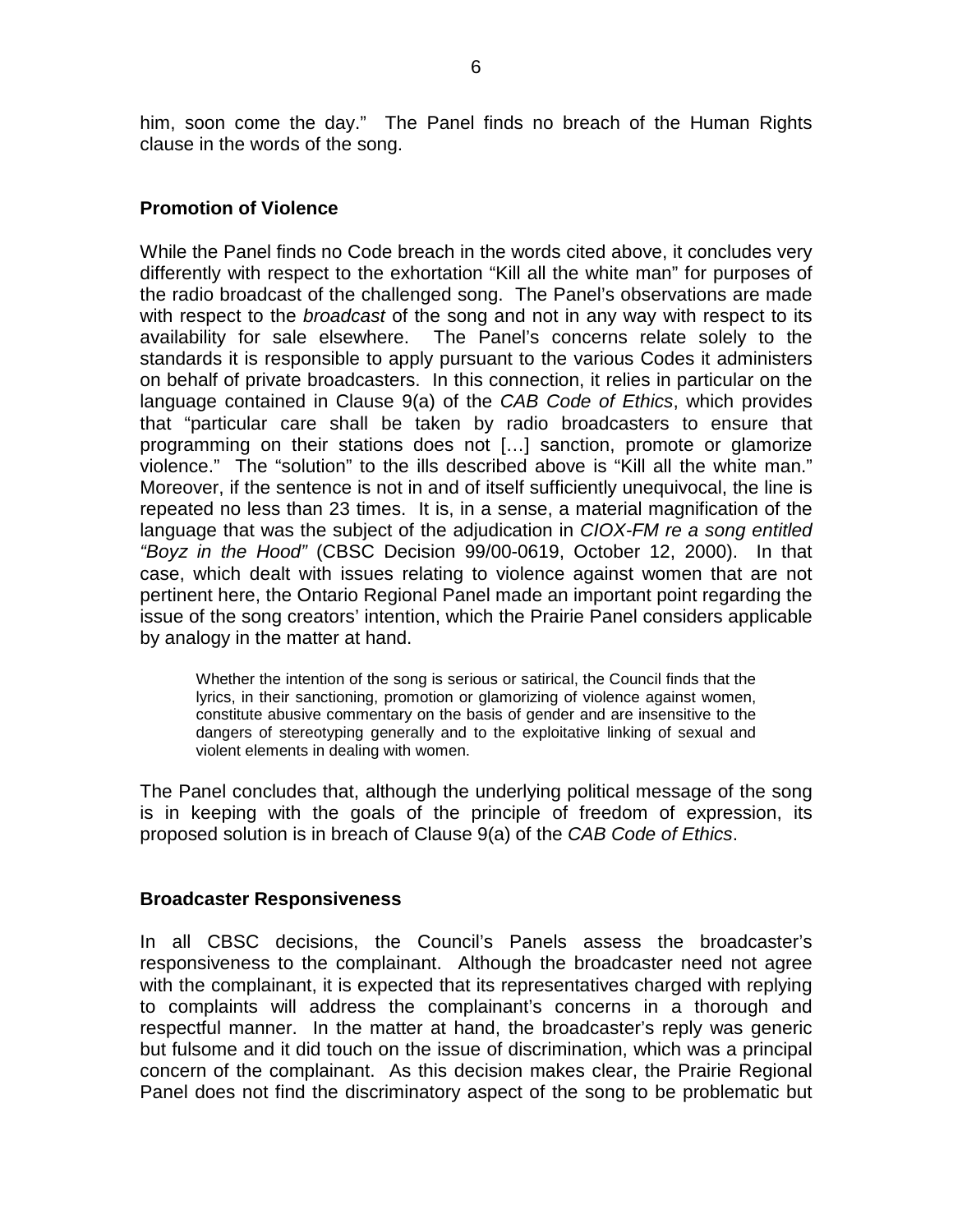rather the violent component of the song. In any event, the Panel considers that the broadcaster has fulfilled its obligation of responsiveness in this instance.

# **ANNOUNCEMENT OF THE DECISION**

CJKR-FM is required to: 1) announce the decision, in the following terms, once during peak listening hours within three days following the release of this decision and once more within seven days following the release of this decision during the time period in which the song "Kill All the White Man" by NOFX was broadcast; 2) within the fourteen days following the broadcast of the announcements, to provide written confirmation of the airing of the statement to the complainant who filed the Ruling Request; and 3) at that time, to provide the CBSC with that written confirmation and with air check copies of the broadcasts of the two announcements which must be made by CJKR-FM.

The Canadian Broadcast Standards Council has found that CJKR-FM has breached the Canadian Association of Broadcasters' *Code of Ethics* in its broadcast of the song "Kill All the White Man" by NOFX on November 19, 2004. The CBSC found that the repetition of the title lyric constituted the promotion or sanctioning of violence contrary to Clause 9(a) of the Code.

*This decision is a public document upon its release by the Canadian Broadcast Standards Council.*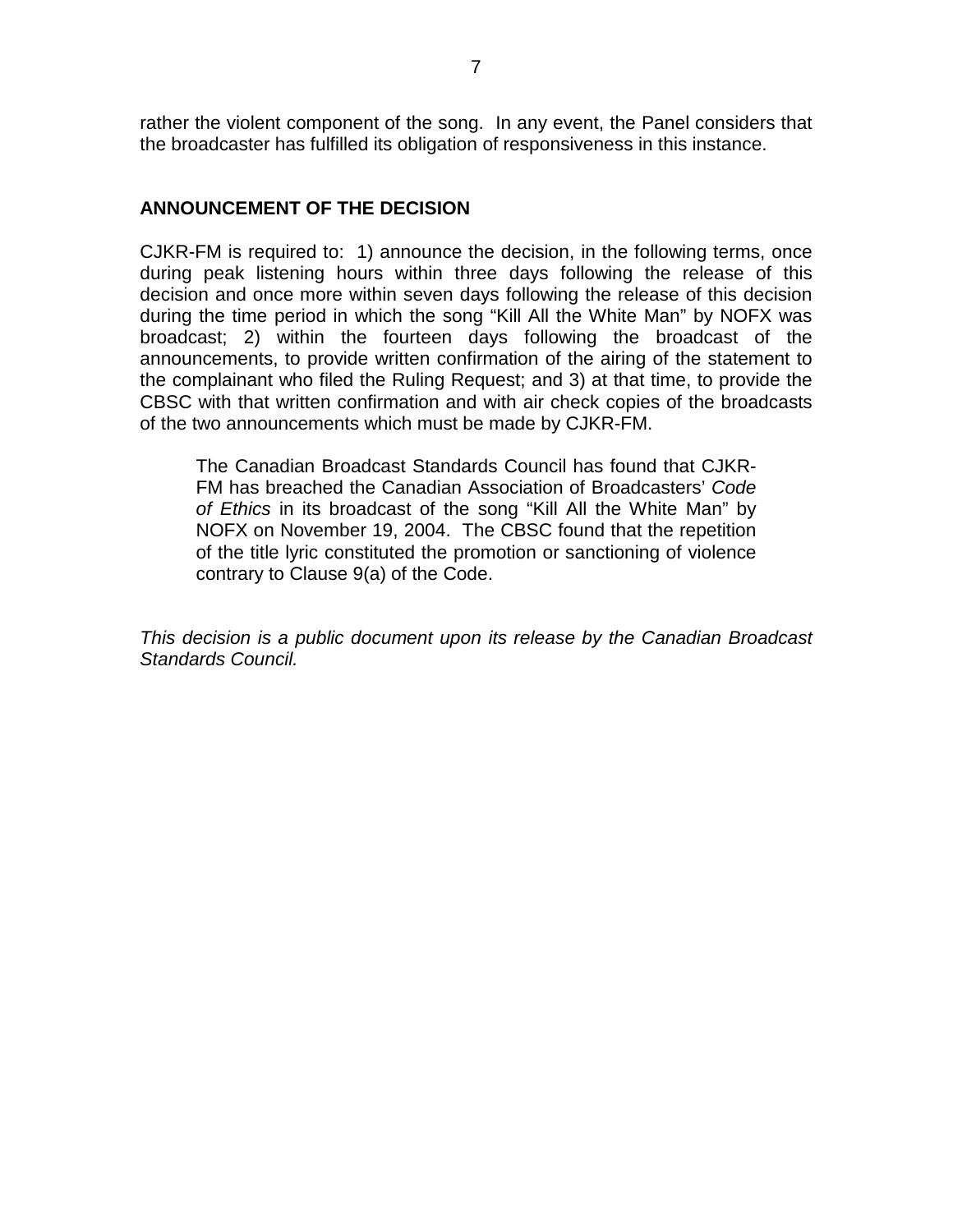### **APPENDIX**

# **CBSC Decision 04/05-0612 CJKR-FM re the song "Kill All the White Man" by NOFX**

### **The Complaint**

The following complaint was sent to the CRTC on November 20, 2004 and forwarded to the CBSC in due course:

On Friday November 19th, at 11:15 pm (Central Time) the Winnipeg radio station Power 97 (97.5fm) played a song by the punk band NOFX as part of their *Punk-O-Rama* show. This particular song was entitled "Kill All The White Man". The lyrics are attached below.

I'm usually a fan and frequent lister of Power 97 but I've heard this song before and I find it needlessly offensive, racist and sexist. I do not think it is ever appropriate to play this particular song in a public setting, at any hour of the day, especially on a public radio station.

I am a caucasian male or "white man" if you like and I'm offended by the notion that racism is ok as long as it's directed at caucasian males. I'm fully aware that the members of the band NOFX are all "white men" and the song is still not funny in the least to me. (The word Vaudevillian springs to mind.).

I should not have to endure this kind of behaviour just as no one in this country should have to endure it.

---

"KILL ALL THE WHITE MAN"

The white man call himself civilized Cause he know how to take over The white man come to pillage my village Now he tell me I have to bend over

Oh yeah, kill all the white man

No I don't like the white man up in me He rape my people as he rape my country Everything I love and cherish, he try to take away We will be rid of him, soon come the day

Oh yeah, kill all the white man

#### **Broadcaster Response**

The broadcaster responded on December 2:

The Canadian Broadcast Standards Council ("CBSC") has asked us to respond to your letter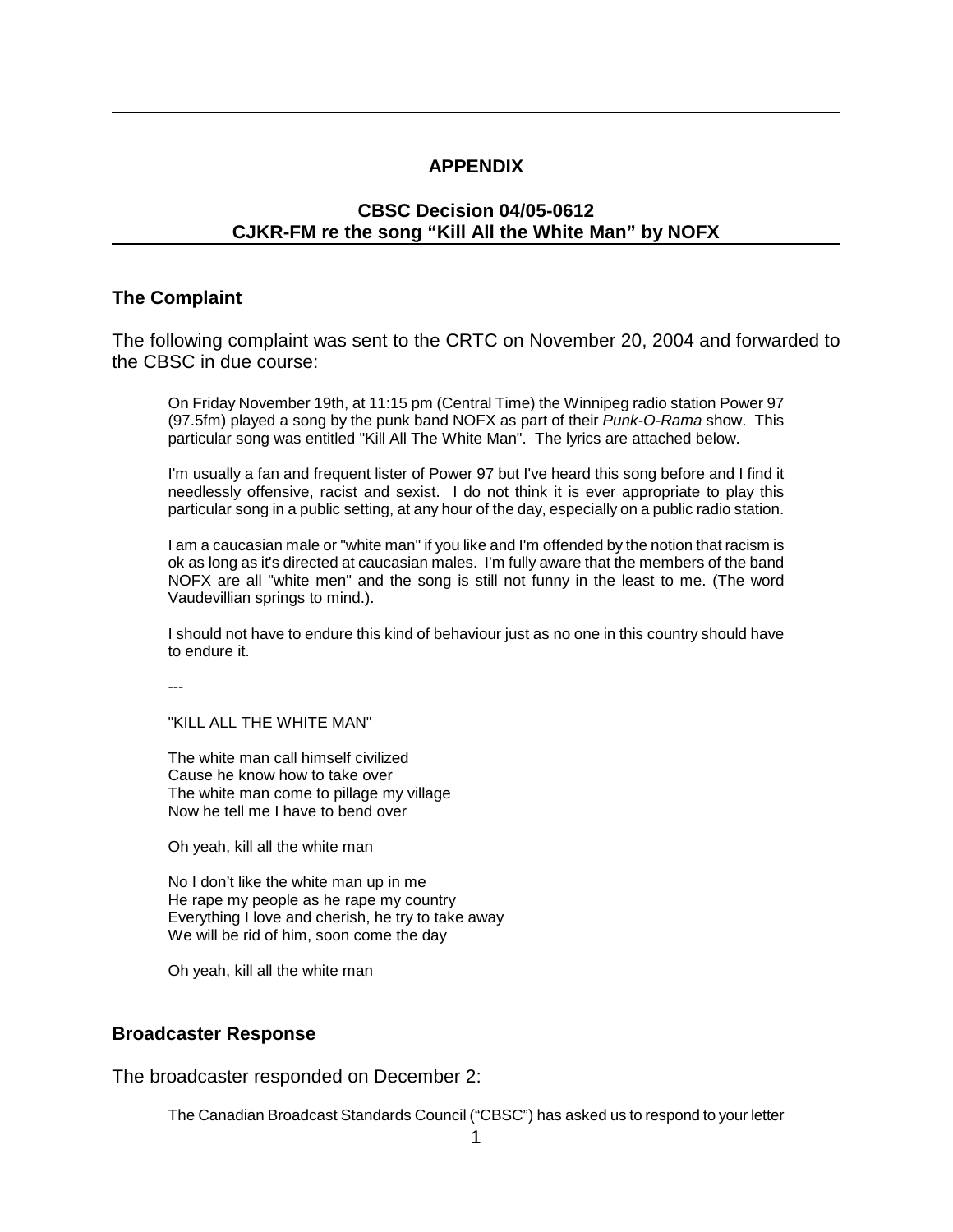of Saturday, November, 20, 2004 where you raised concerns regarding a song by NOFX played during *Punk-O-Rama* that aired on Friday, November, 19th, 2004, at 11:15pm on Power 97 (CJKR-FM).

As you know, *Punk-O-Rama*, like many other music radio shows can sometimes be controversial in nature. It attracts listeners, in particular adults in the 18-34 age category, from a wide variety of listener backgrounds including young professionals, blue and white collar workers and university and college students, looking for something different musically. *Punk-O-Rama* draws from the mainstream and underground scene, and wouldn't garner acceptance from fans of that style of music in Winnipeg if it didn't.

More specifically, you suggested that "Kill All The White Man" from NOFX was discriminatory. That song was played on the show because it is one of NOFX's more popular songs. The show in question was dedicated to the release of NOFX's greatest hits release, and this song can be found on that album. It was the understanding of the host of the show that the song was satirical in nature.

We regret that the song in question offended you or that you felt that it was discriminatory. Please be assured that at Power 97, it has never been our policy to discriminate against any group or segment. Moreover, the CBSC has acknowledged that a program "will not be everyone's 'cup of tea' and it assumes that some members of society would be offended […] *That* is not, however, the criterion by which the program must be judged."<sup>1</sup> In previous decisions, the CBSC has clarified that "it is not *any* reference to 'race, national or ethnic origin, religion, age, sex, marital status or physical or mental handicap'" but rather those which contain "abusive or discriminatory material or comment" based on the foregoing which will be sanctioned."2 The CBSC has noted, "to exceed that norm, there will need to be evidence of harsh language or imagery, nastiness (even if thoughtless or inadvertent), utter insensitivity or the like."3

Notwithstanding the foregoing, we deeply regret that the Program offended you, for that was certainly not the intent. We have reviewed your concerns internally and, since receiving your letter, we have had discussions with the Program hosts about appropriate on-air content and will continue to exercise diligence on such matters. Please be assured that we take our responsibilities as a broadcaster seriously. Our producers and hosts are sensitive to the substance of the various topics presented on Power 97 and we work to ensure all our programming complies with the *Broadcasting Act*, the *Radio Regulations* and the Code and standards required of us as a member of the CBSC.

We trust the foregoing responds to the concerns you raised in your letter regarding the Program. At Power 97, we recognize the importance of listener feedback and appreciate all comments. We thank you for taking the time and initiative to share your concerns with us.

```
1CFJP-TV (TQS) re "Quand l'amour est gai" (CBSC Decision 94/95-0204, December 6, 1995. 2CKVR-TV re Just for Laughs (CBSC Decision 94/95-0005, August 23, 1995). 3CFYI-AM re Scruff Connors and John Derringer Morning Show (CBSC Decision 01/02-0279, June 7, 
2002
```
### **Additional Correspondence**

The complainant returned his Ruling Request form on December 6 with the following note:

I was not offended by the program *Punk-O-Rama* (It is in fact "my cup of tea"). I was offended by the song entitled "Kill All the White Man" which I found racist (not merely